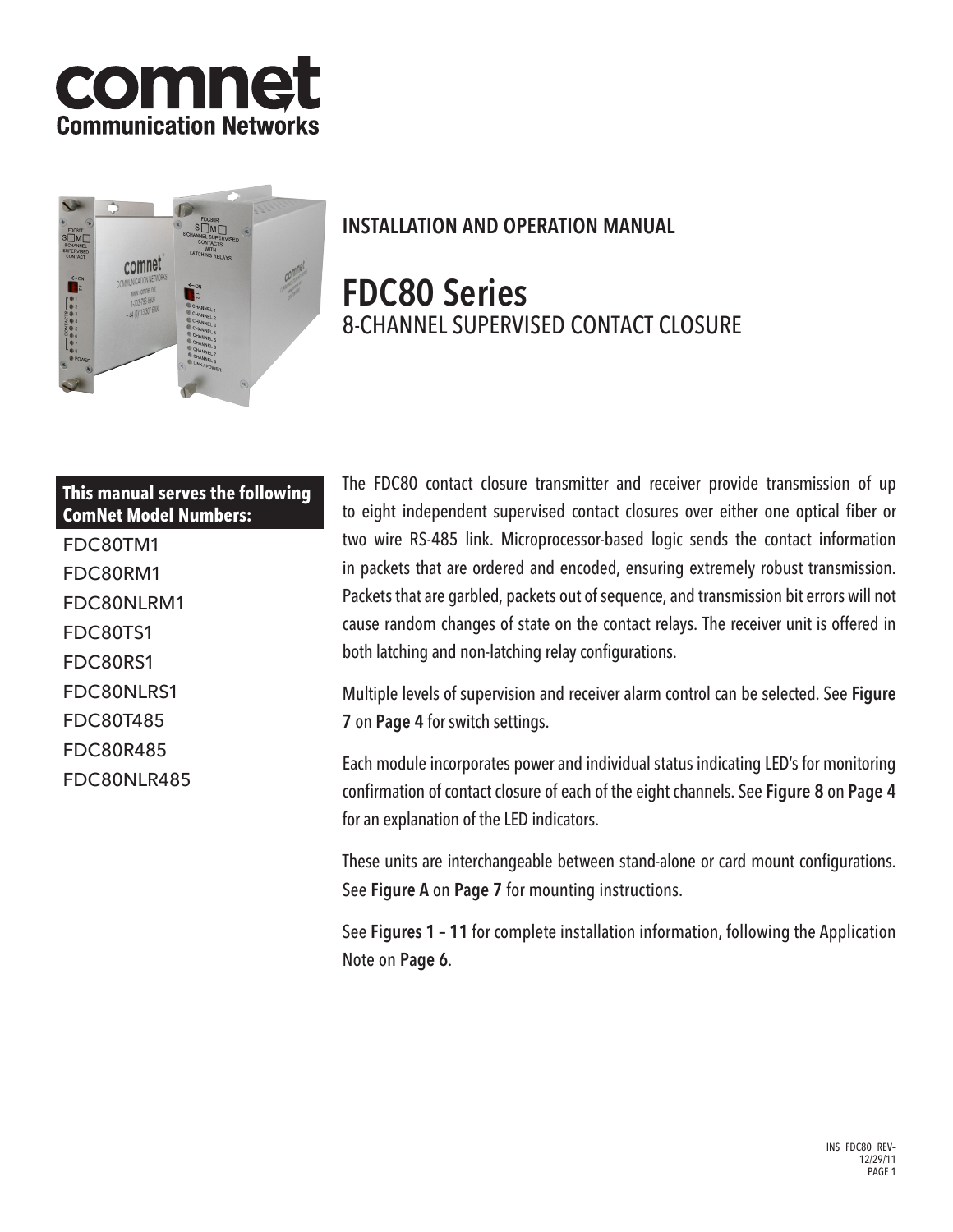# FIGURE 1 – FDC80 OPTICAL



NOTE: Remove Electrical Connector for Rack Mount Units

## FIGURE 2 - FDC80 TRANSMITTER FIGURE 3 - FDC80 RECEIVER



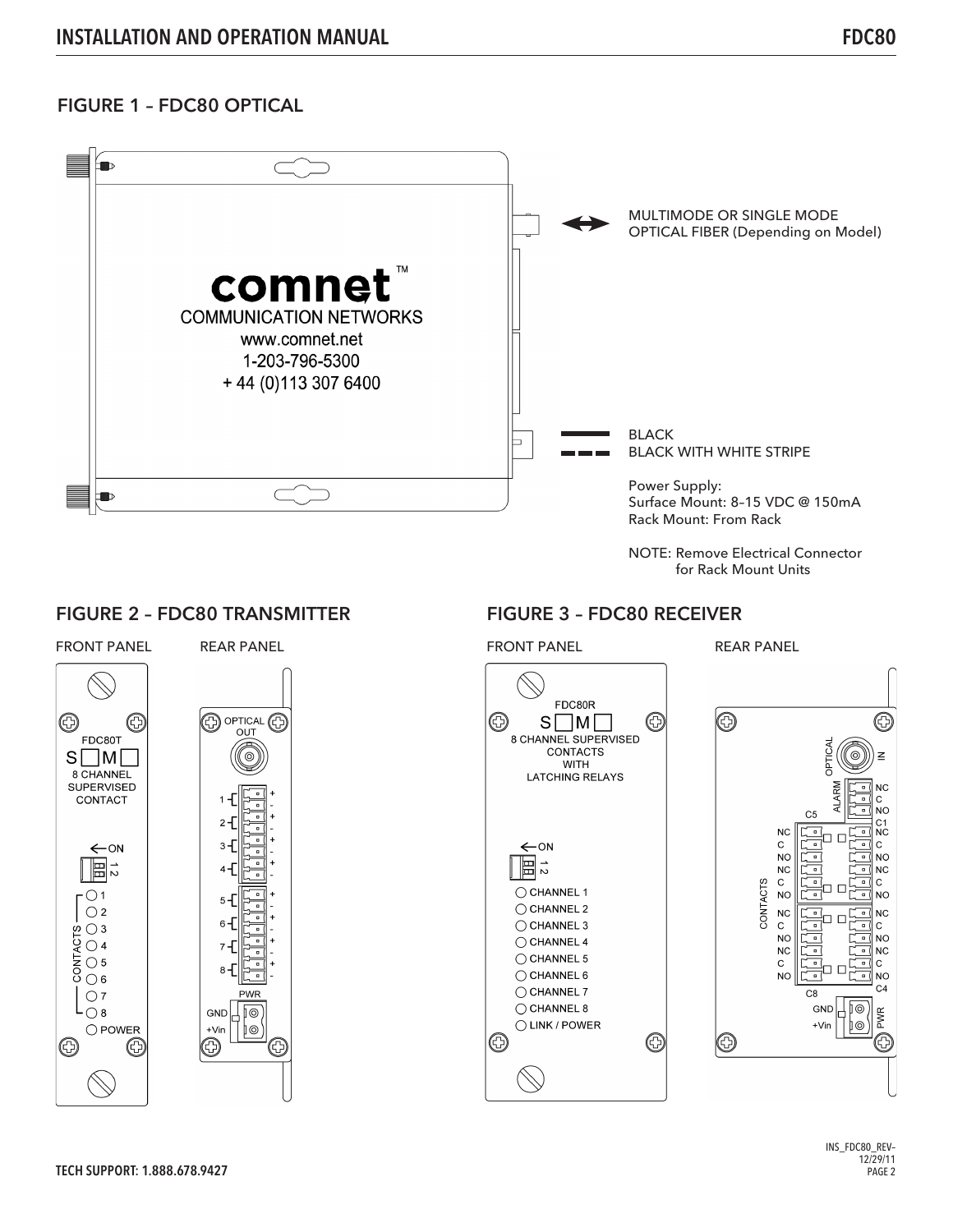# FIGURE 4 – FDC80 RS-485



## FIGURE 5 – FDC80 RS-485 TRANSMITTER FIGURE 6 – FDC80 RS-485 RECEIVER



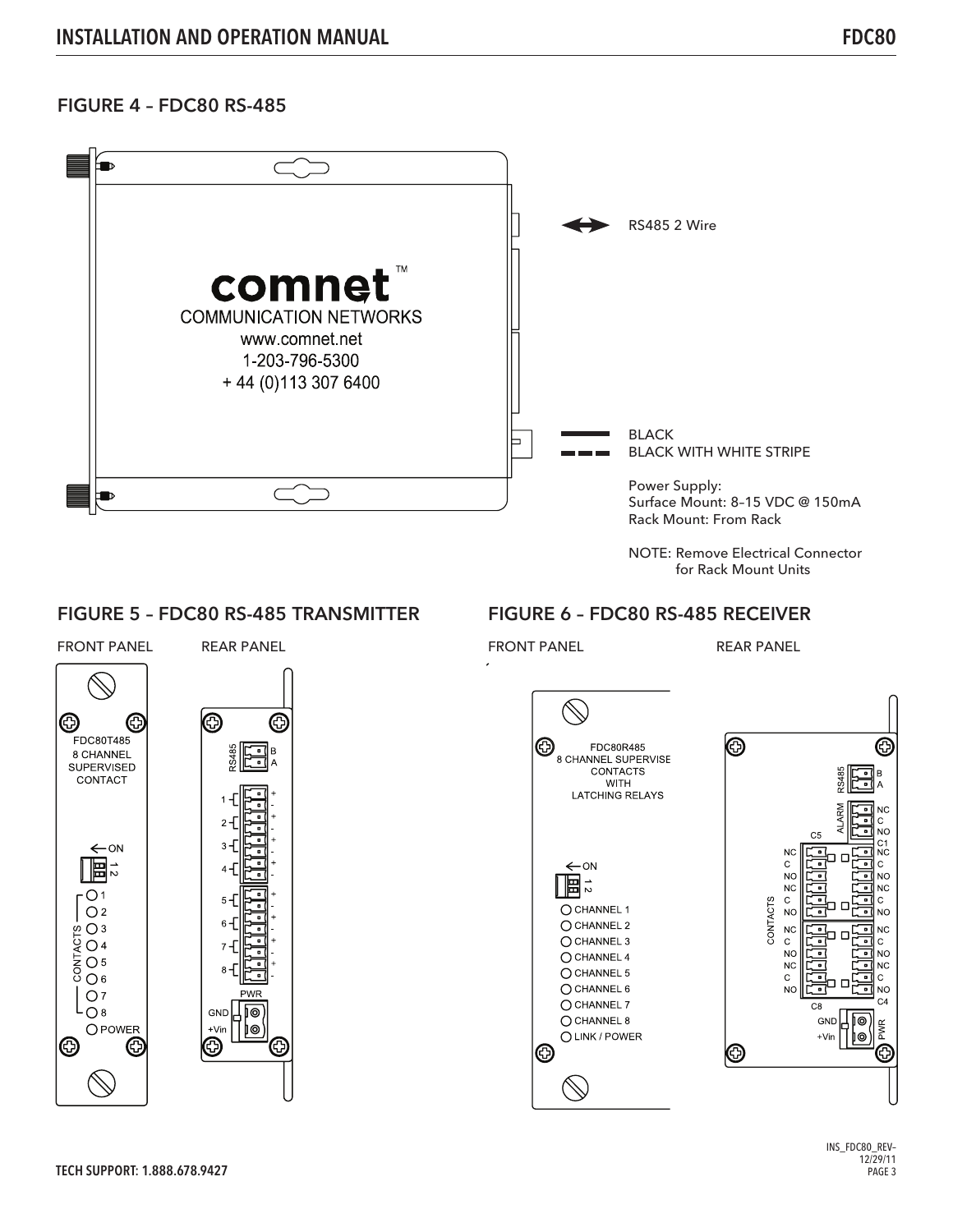# FIGURE 7 – SWITCH SETTINGS

The switch is located on the front panel of each unit.

| ON |                      |  |  |
|----|----------------------|--|--|
|    | $\frac{1}{\sqrt{2}}$ |  |  |

**Transmitter** 1 - Series Supervision 2 - Parallel Supervision



- Receiver 1 - Fiber Alarm
- 2 Contact Fault Alarm

TX: The transmitter switch selects the supervision method, and this information is automatically transmitted to the receiver module.

There are four levels of supervision.

NONE: S1-OFF, S2-OFF. No supervision is active. The contact will show as closed when the inputs are shorted, and open when the input are open. The associated LED will be either GREEN (closed) or OFF (open).

Series: S1-ON, S2-OFF. Series termination is when a 1K resistor is connected in series with the relay input. In this mode, shorts across the contact inputs can be detected. When the relay is closed normally, the LED indicator will be GREEN, when open it will be OFF, when shorted, the LED will flash RED slow.

Parallel: S1-OFF, S2-ON. Parallel termination is when a 1K resistor is connected in parallel, across the contact input. In this mode, cut wires can be detected. When the relay is closed normally, the LED indicator will be GREEN, when open it will be OFF, and when cut, it will flash RED fast.

Full Supervision: S1-ON, S2-ON. Full Supervision is when a 1K resistor is connected in series with the contact input, and a 1K resistor is connected in parallel across the contact input. It can detect cuts (fast red flash), shorts (slow red flash) as well as normal contact closures (GREEN) or opens (OFF).

RX: The switch on the Receiver module is used to add indications to the Alarm relay output. The Non-Latching ALARM output is released when a power fault has occurred. Additionally, Fiber Loss and Contact Faults can induce the Alarm to trigger as follows:

S1-ON: Add Fiber Loss to the Alarm output

S2-ON: Add contact fault (any channel) to the alarm output (supervisory modes only)

If any contact is in fault (either Cut or Shorted) and S2 is ON, the Alarm will be triggered.

# FIGURE 8 – LED INDICATORS

|              | <b>LINK/POWER</b>   | <b>CHANNEL (1 - 8)</b>                 |
|--------------|---------------------|----------------------------------------|
| <b>GREEN</b> | <b>Link Present</b> | <b>Contact Closed</b>                  |
| <b>RED</b>   | Link Loss           | Slow Flash: Shorted<br>Fast Flash: Cut |
| )FF          | Unit powered down   | <b>Contact Open</b>                    |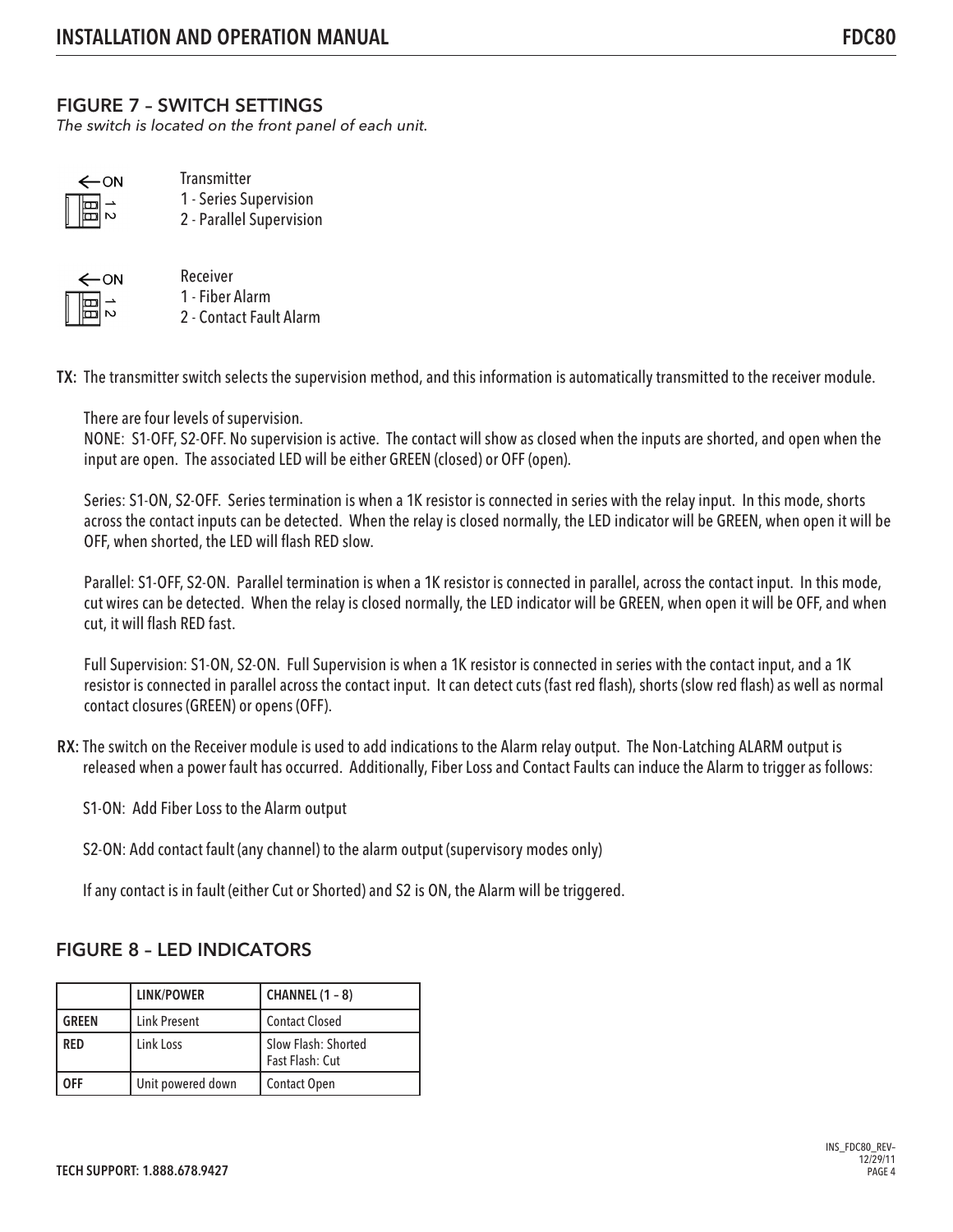# FIGURE 9 – CONTACT INPUT CIRCUIT (Typ. 8)



\* Optional external resistors (provided) are required for supervision. Place close to the switch for optimal results.



# FIGURE 10 - RELAY OUTPUTS FIGURE 11 - RS-485 CONTACTS

In RS-485 products (FDC80(T,R)485), the contacts can be transmitted over a pair of wire instead of fiber. Since communication is simplex only, just two wires are needed: A and B. Connect as shown:



INS\_FDC80\_REV– 12/29/11 PAGE 5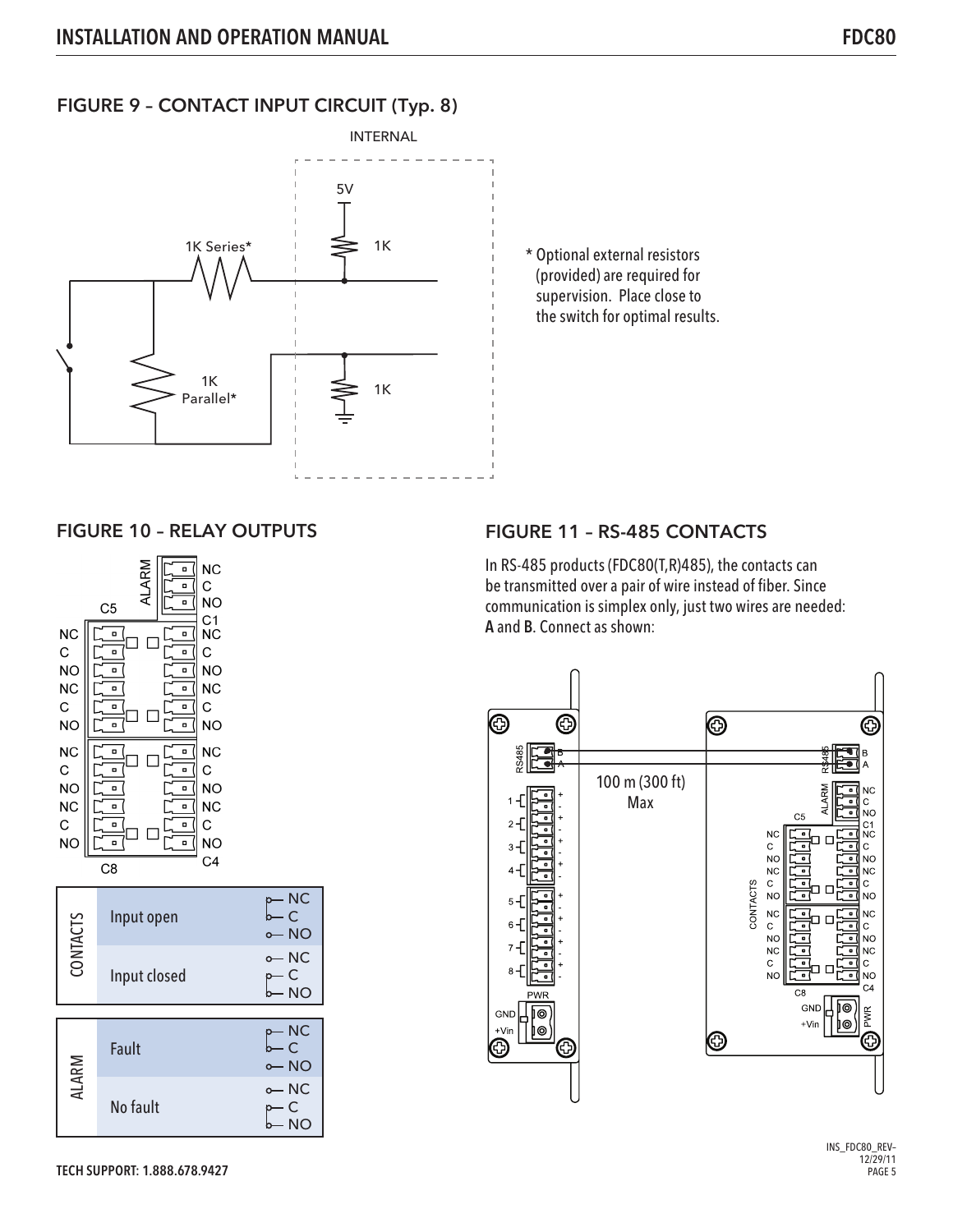# APPLICATION NOTE

## LATCHING RELAYS:

Latching relays are typically used when the application must insure that the contact outputs will not change state when either power is lost or the fiber is broken. This is a common requirement at high security gate entrance locations, where the gates must not open under any abnormal operating condition. In other words, they must open ONLY when commanded via the contact input state. Alarm conditions detected by the wire supervision circuits will therefore leave the relays in their current state.

### NON-LATCHING RELAYS:

Non-latching relays are utilized if the contact outputs must switch to a known state when the power is lost or the fiber is broken. This is a common requirement in applications that require a known failsafe state during abnormal operating conditions. Alarm conditions detected by the wire supervision circuits will therefore leave the relays in their default failsafe state.